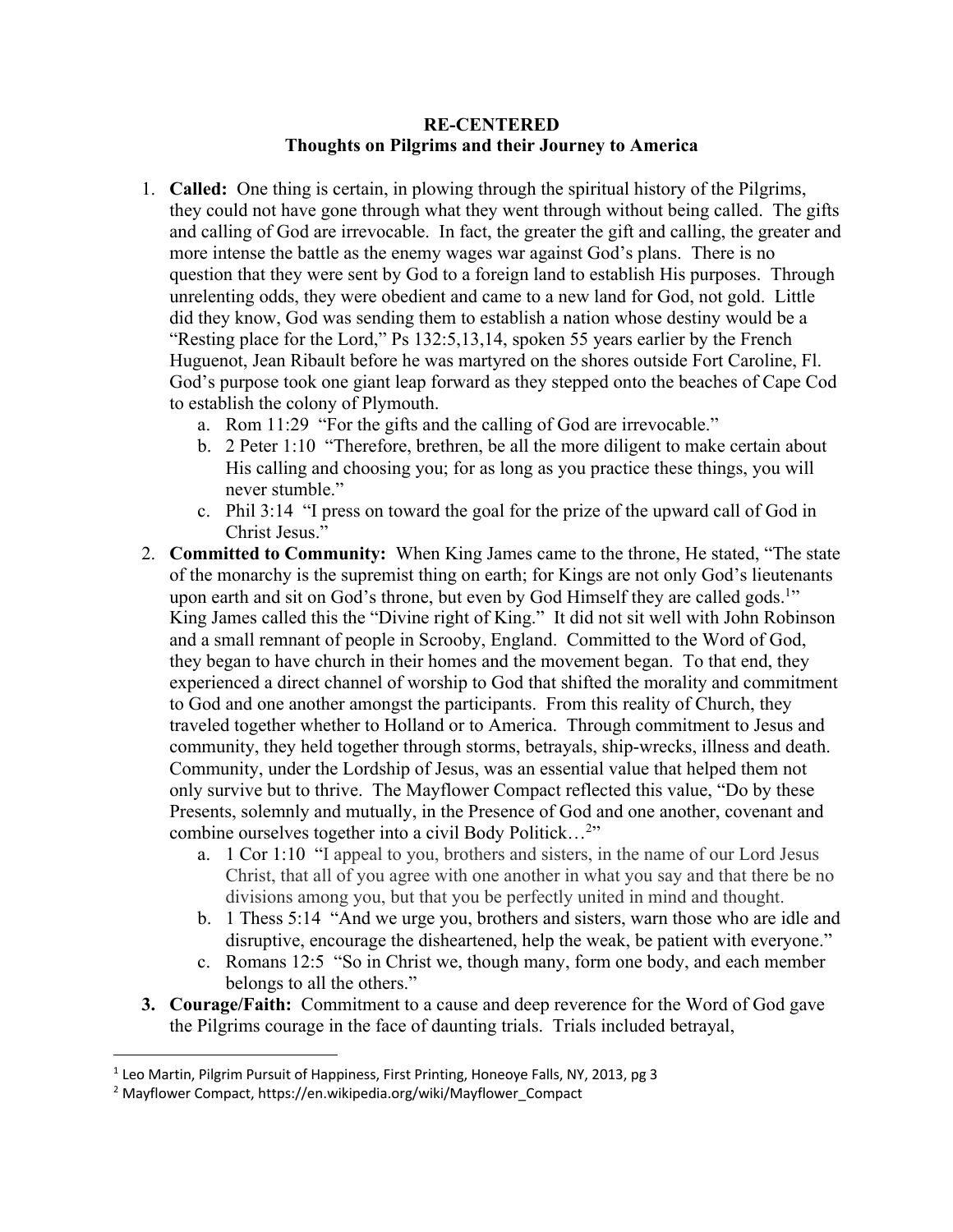imprisonment, and governmental threats when first trying to move to Holland. Setbacks and hurdles that many would not be able to endure marked their journey. Bradford concluded that "The knowledge of the troubles they had overcome in leaving England gave the exiles added courage for the trials which still lay ahead.<sup>3</sup>"

- a. Heb 11:1 "Now faith is the substance of things hoped for, the evidence of things not seen. For by it the elders obtained a good testimony."
- b. 1 Cor 2:5 "That your faith might not rest in the wisdom of men but in the power of God."
- c. Pro 3:5-6 "Trust in the Lord with all your heart, and do not lean on your own understanding. In all your ways acknowledge him, and he will make straight your paths.
- 4. **Peacemaking Respect**: Pilgrims recognized and operated with respect towards one another. Recognizing the gifts amongst them helped them form the governmental structure that ultimately helped them survive and thrive. Such respect was a vital quality expressed in developing their relationship with the Natives. Within the first year, **the Pilgrims signed the longest lasting peace treaty with the Natives in our nation**. 4 They held to their agreement even at their own loss.
	- a. Matthew 7:12 "So in everything, do to others what you would have them do to you, for this sums up the Law and the Prophets.
	- b. Romans 12:10 "Be devoted to one another in love. Honor one another above yourselves."
	- c. Philippians 2:3 "Do nothing out of selfish ambition or vain conceit. Rather, in humility value others above yourselves."
- 5. **Responsible:** In their first two years in Plymouth, the community lived as a socialistic community with common fields and housing. Such governance was necessary as they needed to build their homes, but also pay back debt due financiers. However, by the third year, they realized the system would not work as labor ethics varied. They were staring starvation in the face. William Bradford changed the dynamics of a socialistic community by each family taking ownership of a plot of ground for which they were responsible.5 This turned the community around into a productive, creative community…giving unto one another as there was a need. Taking responsibility motivated people into a free-enterprise system that exploded with creative force and led them into prosperity.
	- a. Gen 2:15 "Then the Lord God took the man and put him in the garden of Eden to tend and keep it."
	- b. Eph 6:6-8 "But as bondservants of Christ, doing the will of God from the heart, with goodwill doing service, as to the Lord, and not to men, knowing that whatever good anyone does, he will receive the same from the Lord, whether he is a slave or free."
	- c. 1 Cor 3:8 "Now he who plants and he who waters are one, and each one will receive his own reward according to his own labor."

<sup>&</sup>lt;sup>3</sup> Mary Sherwood, Pilgrim: A Biography of William Brewster, Great Oak Press of Virginia Falls Church, VA, 1982, pg 110

<sup>4</sup> Sherwood, pg. 188.

<sup>5</sup> Martin, pg 37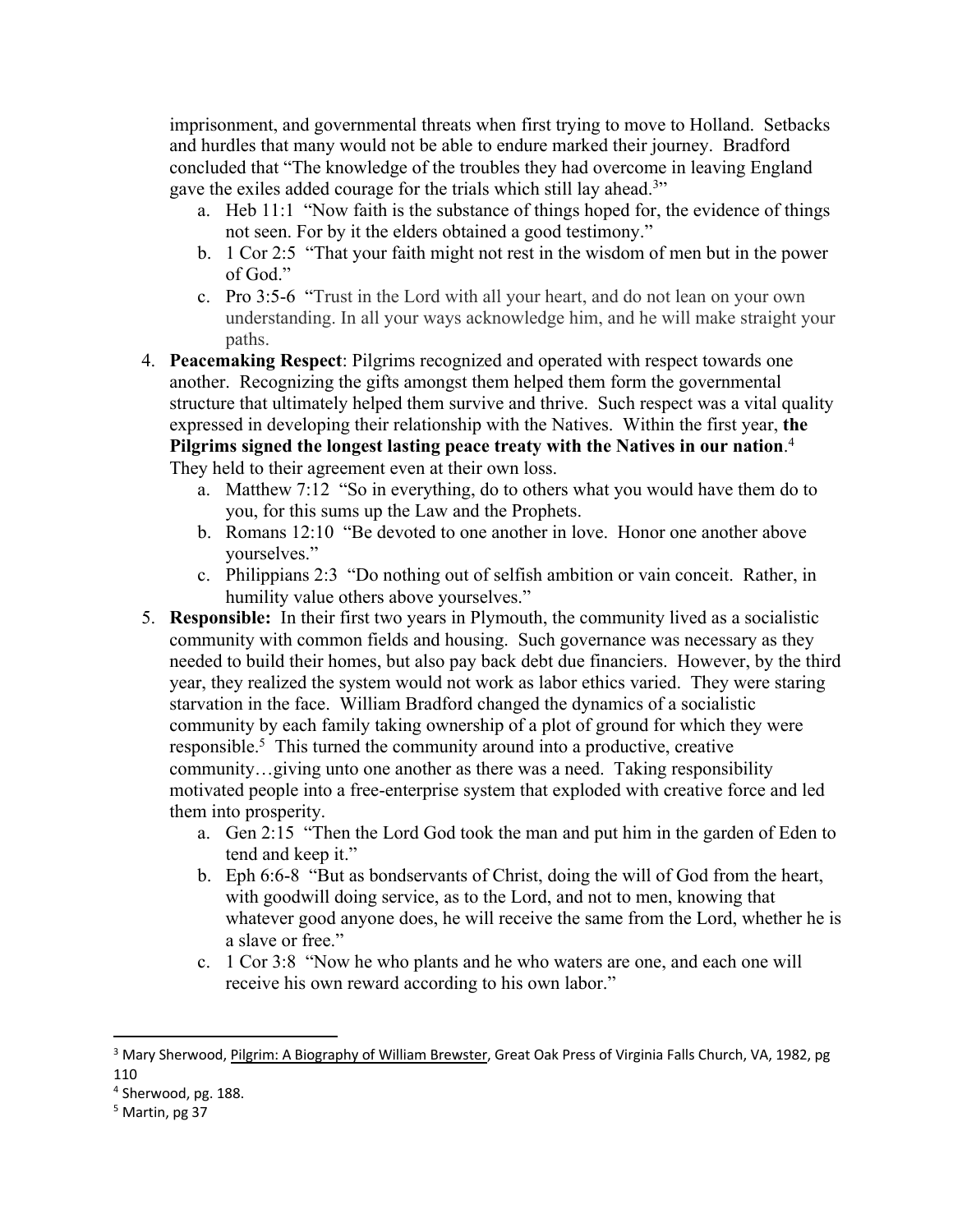- d. 1 Cor 3:14 "If anyone's work which he has built on it endures, he will receive a reward."
- 6. **Value for Family:** There was a significant care for all of the family within the community. Facing so many deaths, those orphaned or widowed would soon find home with those who would care for them. William Brewster actually helped raise William Bradford after parents died and other family connections did not help the call on Bradford's life. Bradford was like a son to Brewster.
	- a. Eph 6:4 "Fathers, do not exasperate your children; instead, bring them up in the training and instruction of the Lord."
	- b. Eph 3:14-21 "For this reason I bow my knees to the Father of our Lord Jesus Christ, from whom the whole family in heaven and earth is named, that He would grant you, according to the riches of His glory, to be strengthened with might through His Spirit in the inner man, that Christ may dwell in your hearts through faith; that you, being rooted and grounded in love, may be able to comprehend with all the saints what is the width and length and depth and height— to know the love of Christ which passes knowledge; that you may be filled with all the fullness of God. Now to Him who is able to do exceedingly abundantly above all that we ask or think, according to the power that works in us, to Him be glory in the church by Christ Jesus to all generations, forever and ever. Amen."
	- c. 1 Cor 13:4-7 "It (love) always protects, always trusts, always hopes, always perseveres."
- 7. **Disciplined:** They held one another accountable for actions. This required relational strength and willingness to submit one to another. It also required each one to be diligent in walking in what God called them to do and to be. Gragg notes, "John Billington was disciplined for disrespect toward Captain Standish, and two servants were punished for dueling with each other.<sup>6"</sup>
	- a. 2 Tim 1:7 "For the Spirit God gave us does not make us timid, but gives us power, love and self-discipline."
	- b. Pro 14:23 "In all labor there is profit, but mere talk leads only to poverty."
	- c. 1 Cor 15:58 "Therefore, my beloved brethren, be steadfast, immovable, always abounding in the work of the Lord, knowing that your toil is not vain in the Lord."
- 8. **Humility:** Pilgrims priority was obedience to God and His Word. It was revelation of God's Word and His desire to be with His people that caused them to separate from the formed Church of England. They were quick to repent when straying from the precepts of God. Three years into their journey in America, they were hit with a drought. They, along with the Natives, were on the verge of losing their crops. William Bradford called them into a time of 2 Chron 7:14 prayer. They repented for their self-sufficiency and turned back to relying on Jesus. Eight hours into the prayer time, rain began to fall. It rained for two weeks. As a result of these prayers, the Natives who were watching, came to know the Lord and believed in the God the Pilgrims worshiped.
	- a. 1 Peter 5:6-7 "Therefore humble yourselves under the mighty hand of God, that He may exalt you in due time, casting all your care upon Him, for He cares for you."

<sup>&</sup>lt;sup>6</sup> Gragg, Rod. The Pilgrim Chronicles: An Eyewitness History of the Pilgrims and the Founding of Plymouth Colony. Pub Regnery History, 2014. Kindle Edition pg 261 of 350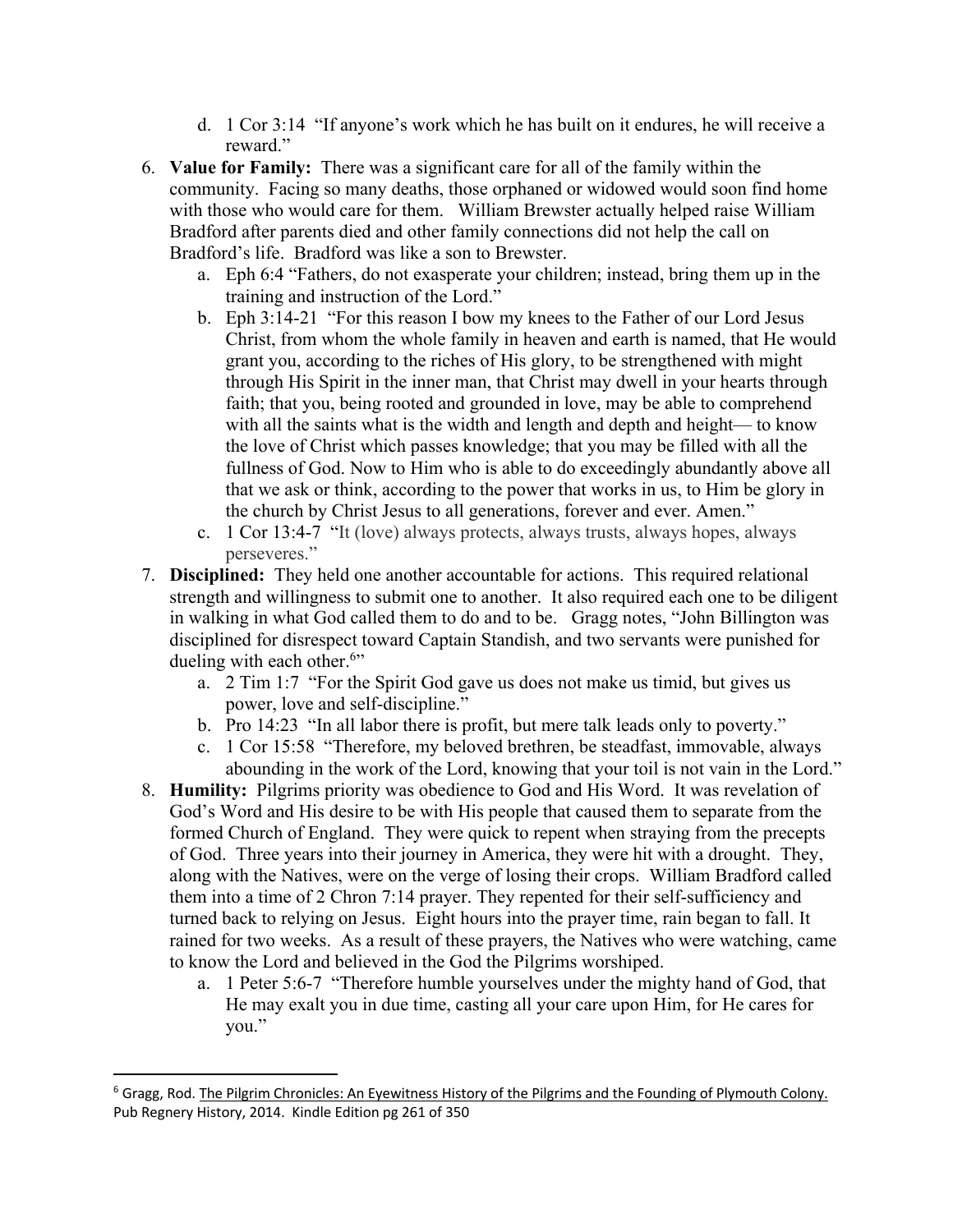- b. James 4:6 "But he gives us more grace. That is why Scripture says: "God opposes the proud but gives grace to the humble."
- c. 2 Chron 7:14 "If my people, who are called by my name, will humble themselves and pray and seek my face and turn from their wicked ways, then I will hear from heaven, and I will forgive their sin and will heal their land.
- 9. **Compassion:** Compassion is God-inspired care for one another. This core value for Pilgrims flowed in their care for one another and for the Natives in the land. when struggling with the plague particularly in the first winter, Pilgrims cared not only for each other, but for the Natives suffering. Compassion released the gift of healing amongst them. Pilgrims heard that Chief Massasoit was on the verge of death. Treading 40 miles into the wilderness, one pilgrim went to minister to him. The chief recovered.

 Unsanctified mercy had no place in the Pilgrim community. They came to America because of biblical values they held dearly. Unsanctified mercy arises when "Compassion becomes compromise and our fear of offending subverts biblical truth.7 " Unsanctified mercy is behind abortion, BLM, antifa and other anti-Christian forces in place in our culture.

- a. Colossians 3:12 "So, as those who have been chosen of God, holy and beloved, put on a heart of compassion, kindness, humility, gentleness and patience."
- b. Psalm 23:6 "Surely goodness and lovingkindness will follow me all the days of my life and I will dwell in the house of the Lord forever."
- c. Heb 4:16 "Therefore let us draw near with confidence to the throne of grace, so that we may receive mercy and find grace to help in time of need."
- 10. **Perseverance:** From the time they left to the time they arrived and survived through the first very trying winter, the Pilgrims showed a tenacity and commitment to God's calling. When the Mayflower left to go back to England in April 5, 1621, those who survived stood on the beach to watch its silhouette disappear over the waters. There were none who returned. Sherwood notes, "The men and women who were to be known as the Pilgrims were not easily discouraged.<sup>8</sup>"
	- a. Philippians 3:12-14 "Not that I have already obtained it or have already become perfect, but I press on so that I may lay hold of that for which also I was laid hold of by Christ Jesus. Brethren, I do not regard myself as having laid hold of it yet; but one thing I do: forgetting what lies behind and reaching forward to what lies ahead, I press on toward the goal for the prize of the upward call of God in Christ Jesus."
	- b. Hebrews 12:1 "Therefore, since we have so great a cloud of witnesses surrounding us, let us also lay aside every encumbrance and the sin which so easily entangles us, and let us run with endurance the race that is set before us."
	- c. 1 Cor 9:24 Do you not know that those who run in a race all run, but one receives the prize? Run in such a way that you may obtain it.
- 11. **Joy:** One of the most helpful characteristics of leaders, particular in tough times, is positive attitude and joy. "The joy of the Lord is our strength." In the difficulty of seeing half their company die and many fall ill the first few months of their journey, it is noted by George Morton, "And our people, so many as were in health, worked cheerfully.<sup>9</sup>"

<sup>&</sup>lt;sup>7</sup> Charlie Self, "Unsanctified Mercy: Integrating Compassion and conviction for Human Flourishing.", July 8, 2015.<br><sup>8</sup> Sherwood, pg 154.

 $9$  Gragg, Rod, pg 244.